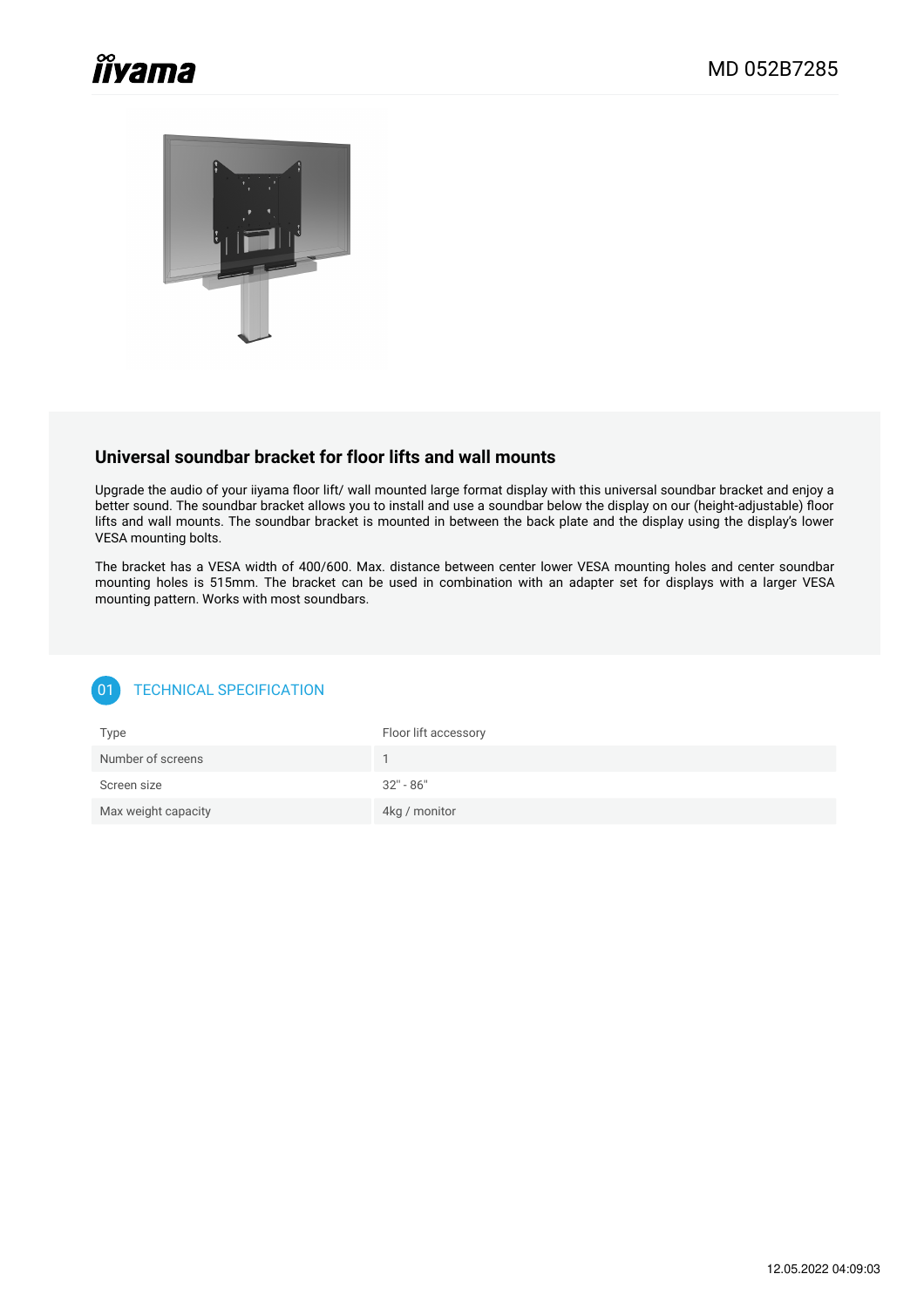

## 02 DIMENSIONS / WEIGHT

| Product dimensions W x H x D | 750 x 530 x 1.5mm |
|------------------------------|-------------------|
| Weight (without box)         | 4kg               |
| Weight (with box)            | 5kg               |
| EAN code                     | 4948570032297     |